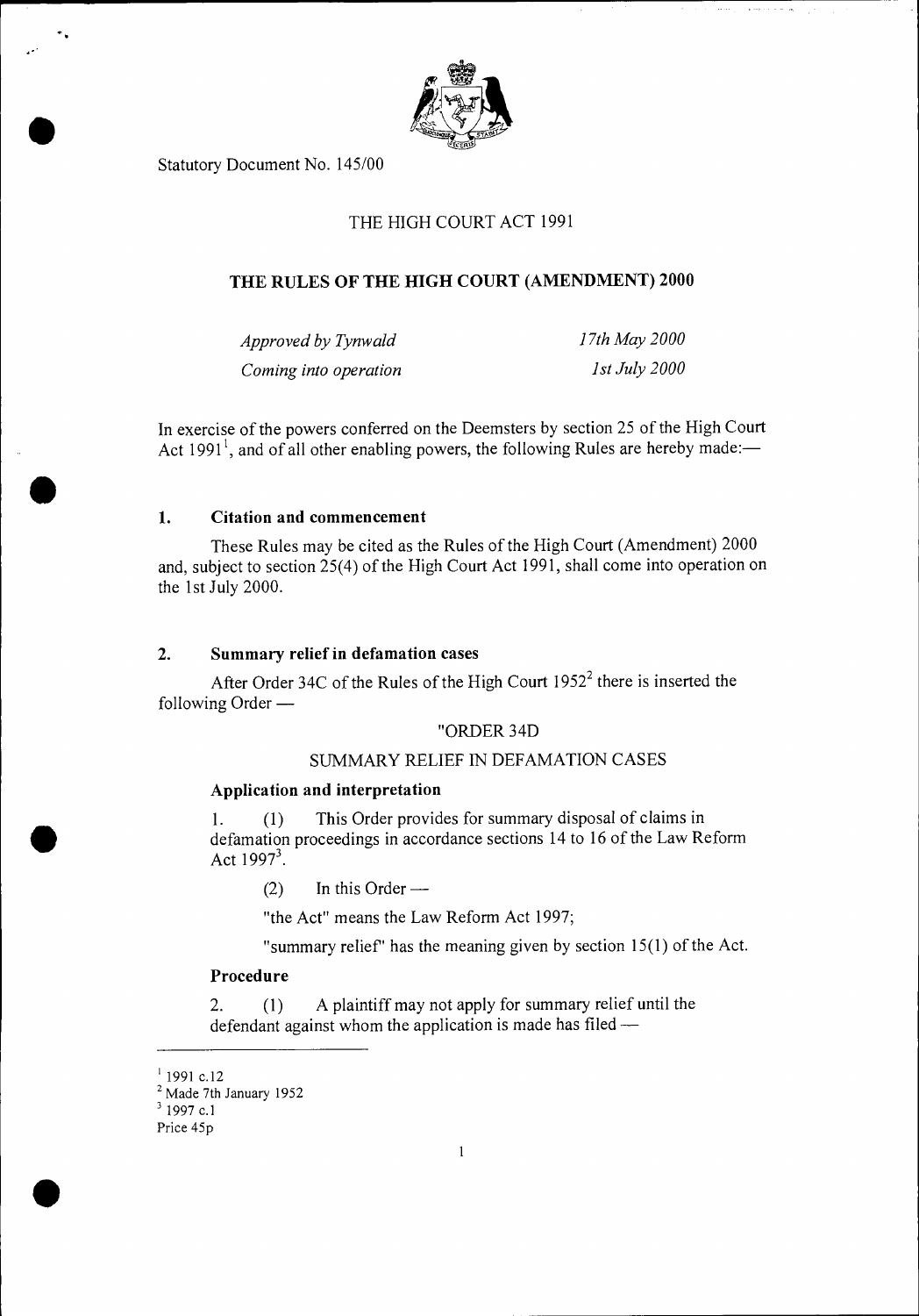- (a) an acknowledgement of service; or
- (b) a defence,

unless the court gives leave.

(2) If a plaintiff applies for summary relief before a defendant against whom the application is made has filed a defence, that defendant need not file a defence before the hearing.

ويون سوني ( ) ويوم العقود<br>المريد

(3) Where an application for summary relief is made, the Chief Registrar shall fix a hearing of the application, and shall give the applicant and the respondent at least 14 days' notice of —

- (a) the date fixed for the hearing; and
- (b) the issues which it is proposed that the court will decide at the hearing.

### **Evidence**

3. (1) If the respondent to an application for summary judgment wishes to rely on written evidence at the hearing, he shall —

- (a) file the written evidence; and
- (b) serve copies on every other party to the application,

at least 7 days before the date fixed for the hearing of the application.

- (2) If the applicant wishes to rely on written evidence in reply, he shall —
	- (a) file the written evidence; and
	- (b) serve a copy on the respondent,

at least 3 days before the summary judgment hearing.

#### **Powers of court**

4. (1) When the court determines a summary judgment application it  $may -$ 

- (a) give directions as to the filing and service of a defence;
- (b) direct the defendant to elect whether or not to make an offer to make amends under section 9 of the Act; and
- (c) give such further directions as it thinks fit.

(5) When it makes a direction under paragraph (1)(b), the court shall specify the time by which and the manner in which —

- (a) the election is to be made; and
- (b) notification of it is to be given to the court and the other parties.

#### **Sources of information**

5. Unless the court orders otherwise, a party shall not be required on an application for summary relief to provide further information about the identity of the defendant's sources of information.".